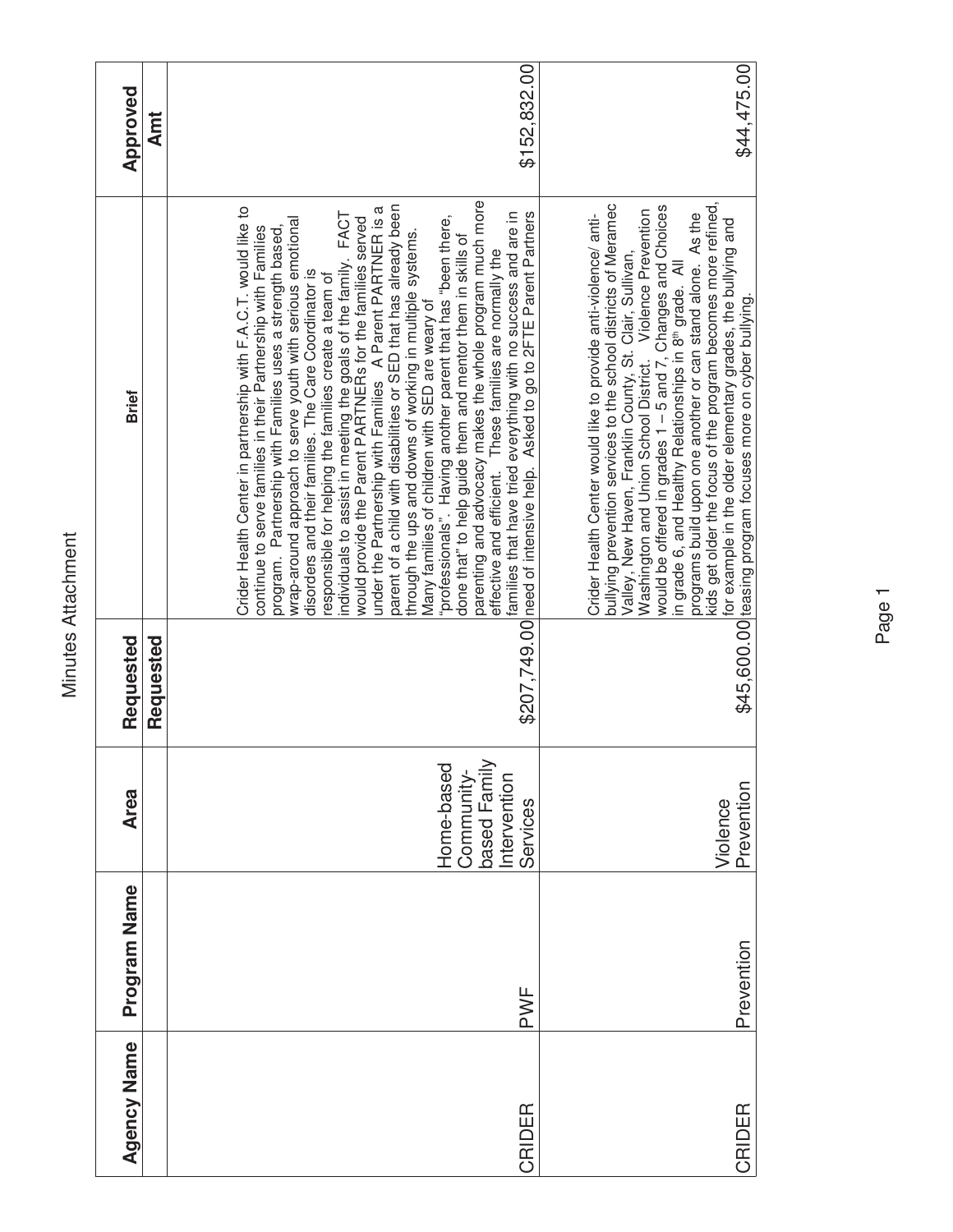| \$282,336.00                                                                                                                                                                                                                                                                                                                                                                                                                                                                                                                                                                                                                                                         | \$227,541.00                                                                                                                                                                                                                                                                                                                                                                                                                            |                                                                                                                                                                                                                                                                                                                   | \$253,980.00<br>\$61,888.00                                                                                                                                                                                                                                                                                                                                                                                                                                                   |
|----------------------------------------------------------------------------------------------------------------------------------------------------------------------------------------------------------------------------------------------------------------------------------------------------------------------------------------------------------------------------------------------------------------------------------------------------------------------------------------------------------------------------------------------------------------------------------------------------------------------------------------------------------------------|-----------------------------------------------------------------------------------------------------------------------------------------------------------------------------------------------------------------------------------------------------------------------------------------------------------------------------------------------------------------------------------------------------------------------------------------|-------------------------------------------------------------------------------------------------------------------------------------------------------------------------------------------------------------------------------------------------------------------------------------------------------------------|-------------------------------------------------------------------------------------------------------------------------------------------------------------------------------------------------------------------------------------------------------------------------------------------------------------------------------------------------------------------------------------------------------------------------------------------------------------------------------|
| affecting them in school. Children are screened and if deemed<br>to work on identified skills. It may be children who are shy and<br>issues it will reduce the incidence of higher need services later<br>that they are in need of services they meet with the associate<br>management skills. By working with children early in life and<br>teaching them the skills to deal with emerging mental health<br>emerging social, behavioral, and emotional issues that are<br>need to learn to interact with others or improve their self<br>The Pinocchio program works with K - 3 <sup>rd</sup> graders with<br>esteem, it may be a child that needs to work on anger | Crider Health Center is requesting funding to continue School<br>with children and youth that have mental health or behavioral<br>Based Mental Health Specialist services to public schools in<br>school-based mental health specialist in the schools to work<br>Franklin County. Crider partners with the schools to place a<br>issues. This year the FCCRB funding would be used<br>\$289,296.00 exclusively for non-medicaid youth. | Washington and Union. These therapist would work with 30-40<br>children a piece. The children would be identified through the<br>provide School Based Therapist to take case loads in five<br>Crider Health Center is requesting funding to continue to<br>school districts; Meramec Valley, St. Clair, Sullivan, | ALIVE is requesting in partnership with the Juvenile Office and<br>other child serving agencies to provide counseling for children,<br>\$253,980.00 School's Counselor. These will be the highest need children.<br>youth and their parents who are identified as being victims<br>(directly or indirectly) of domestic violence. They would<br>provide counseling specific to the issue of overcoming<br>\$65,698.00 domestic violence so as to break the cycle of violence. |
| \$288,000.00 in life                                                                                                                                                                                                                                                                                                                                                                                                                                                                                                                                                                                                                                                 |                                                                                                                                                                                                                                                                                                                                                                                                                                         |                                                                                                                                                                                                                                                                                                                   |                                                                                                                                                                                                                                                                                                                                                                                                                                                                               |
| Services to<br>Supportive<br>High Risk<br>Youth                                                                                                                                                                                                                                                                                                                                                                                                                                                                                                                                                                                                                      | Services to<br>Supportive<br>High Risk<br>Youth                                                                                                                                                                                                                                                                                                                                                                                         | counseling<br>Individual,<br>Group, or<br>Family                                                                                                                                                                                                                                                                  | counseling<br>Individual,<br>ŏ<br>Group,                                                                                                                                                                                                                                                                                                                                                                                                                                      |
| Pinocchio                                                                                                                                                                                                                                                                                                                                                                                                                                                                                                                                                                                                                                                            | <b>SBMHS</b>                                                                                                                                                                                                                                                                                                                                                                                                                            | School Based                                                                                                                                                                                                                                                                                                      | Treatment<br>Children's<br>Program<br>Therapy                                                                                                                                                                                                                                                                                                                                                                                                                                 |
| CRIDER                                                                                                                                                                                                                                                                                                                                                                                                                                                                                                                                                                                                                                                               | CRIDER                                                                                                                                                                                                                                                                                                                                                                                                                                  | CRIDER                                                                                                                                                                                                                                                                                                            | ALIVE                                                                                                                                                                                                                                                                                                                                                                                                                                                                         |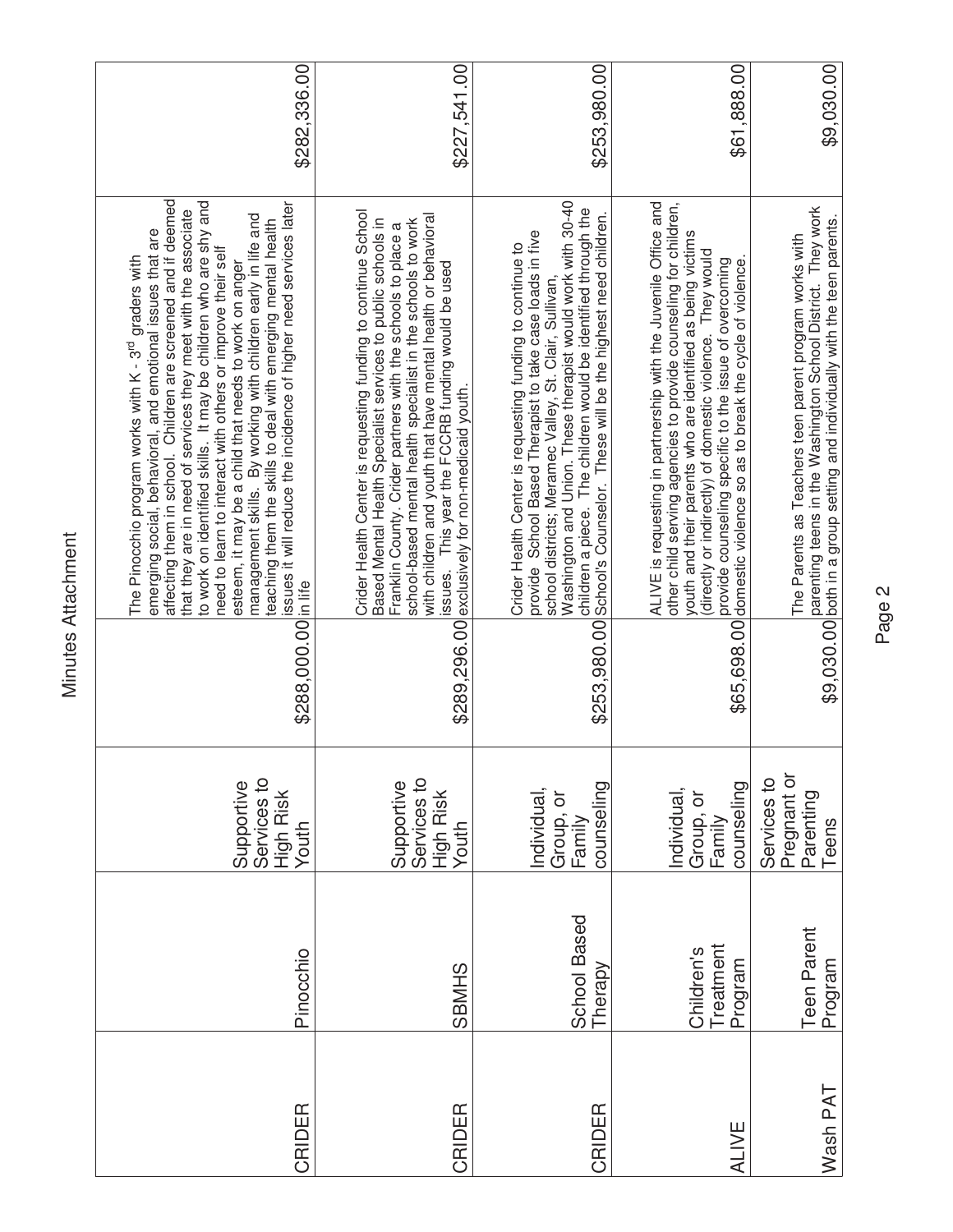| FCDDRB                        | Closing the Gap<br>Pilot Project                            | Services to<br>High Risk<br>Youth                |                     | work with the client, the school personnel and the family in<br>The Franklin County Developmental Disabilities Resource<br>provide Applied Behavioral Analysis. This program would<br>Board is requesting funding for a pilot project to serve the<br>order to get all of them to use the same positive behavior<br>children that attend the Franklin County Coop School to<br>\$28,244.00 supports with the youth.                                                                                                                                                                                                                          | \$0.00       |
|-------------------------------|-------------------------------------------------------------|--------------------------------------------------|---------------------|----------------------------------------------------------------------------------------------------------------------------------------------------------------------------------------------------------------------------------------------------------------------------------------------------------------------------------------------------------------------------------------------------------------------------------------------------------------------------------------------------------------------------------------------------------------------------------------------------------------------------------------------|--------------|
| CASA                          | Partnership<br>Life Skills                                  | Services to<br>High Risk<br>Youth                |                     | therefore keeping their unit cost low while being able to provide<br>care. CASA will utilize their volunteers to do much of the work,<br>CASA would like to expand services to all youth who are in the<br>budgeting, obtaining a drivers license, etc. They would assist<br>foster care system. They would work to assist older youth in<br>younger youth in getting to permanency in a quicker manner<br>finishing their high school education, getting into college or<br>and making sure that they have consistency while in state<br>trade school, finding jobs, and everyday life skills such as<br>\$77,154.00 many hours of service. | \$76,464.00  |
| BUDDIES NOT<br><b>BULLIES</b> | School Based<br>Counseling                                  | counseling<br>Individual,<br>Group, or<br>Family |                     | Portals would like to provide counseling services to the youth<br>\$24,763.00 of the Lutheran School.                                                                                                                                                                                                                                                                                                                                                                                                                                                                                                                                        | \$22,287.00  |
| BUDDIES NOT<br><b>BULLIES</b> | Bullying and Cyber<br>Bullying<br>School Yard<br>Prevention | Prevention<br>Violence                           | \$5,089.00 teachers | like to bring a holistic approach that they call "all in" where they<br>approach is a little different from other agencies as they would<br>Portals would provide prevention programming that includes<br>Portals<br>not only meet with the students, but they also meet with the<br>bullying and teasing prevention and internet safety.                                                                                                                                                                                                                                                                                                    | \$5,089.00   |
| BUDDIES NOT<br><b>BULLIES</b> | Youniquely                                                  | Services to<br>Supportive<br>High Risk<br>Youth  |                     | Youniquely is a camp put on by older youth who are at risk for<br>\$11,717.00 elementary age children.                                                                                                                                                                                                                                                                                                                                                                                                                                                                                                                                       | \$3,600.00   |
| SOG                           | Crisis Care                                                 | Respite Care<br>Services                         |                     | emergency/respite care to children and youth 12 yrs of age or<br>less for up to 5 days. Services would include follow-up, case<br>Sisters of Grace would like to provide 24 hour<br>\$229,110.35 management, and initial assessment.                                                                                                                                                                                                                                                                                                                                                                                                         | \$142,043.00 |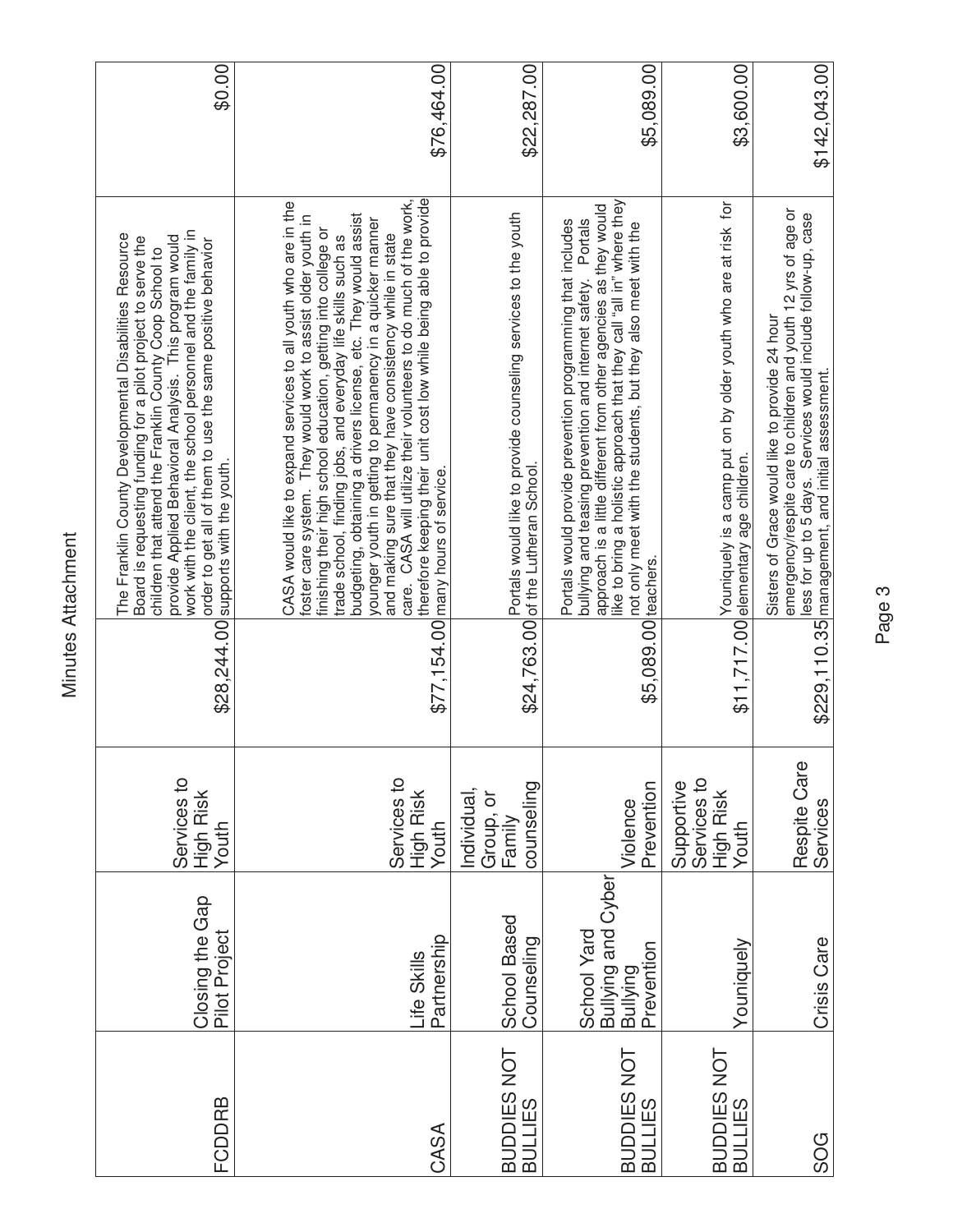| \$79,932.00                                                                                                                                                                                  | \$413,784.00                                                                                                                                                                                                                                                                                                                                                                                                                                                                                                                                                                                             | \$26,820.00                                                                                                                                                                                                                                                                                                                                                                                                                                                                                                                                                                                                                                                                                        |
|----------------------------------------------------------------------------------------------------------------------------------------------------------------------------------------------|----------------------------------------------------------------------------------------------------------------------------------------------------------------------------------------------------------------------------------------------------------------------------------------------------------------------------------------------------------------------------------------------------------------------------------------------------------------------------------------------------------------------------------------------------------------------------------------------------------|----------------------------------------------------------------------------------------------------------------------------------------------------------------------------------------------------------------------------------------------------------------------------------------------------------------------------------------------------------------------------------------------------------------------------------------------------------------------------------------------------------------------------------------------------------------------------------------------------------------------------------------------------------------------------------------------------|
| NCADA wishes to provide an array of prevention programs to<br>be determined with the Schools after funding is granted.<br>\$102,472.00 These services vary greatly and serve K - 12 graders. | Preferred Family Healthcare would like to continue Teams of<br>programming for the school. The team of Concern in school<br>school, out of trouble, progressing in school, and staying off<br>complete full assessments on the youth and then develop a<br>plan with the youth to work towards goals to keep them in<br>Concern within the schools in Franklin County. The team<br>worker would work with youth identified as high risk of<br>becoming addicted to drugs and alcohol. They would<br>would help assess the schools needs for prevention<br>programming and help develop and implement the | Missouri Children's Division. The purpose of this program is to<br>involved. In the best case scenario this would be reunification<br>remain clean, it would help ti establish the needed information<br>Preferred Family Healthcare in conjunction with the Children's<br>with their families but in the event that a care giver cannot<br>Division wish to receive funding to provide drug testing to<br>families who are currently receiving services through the<br>to move towards termination of parental rights, therefore<br>eliminate barriers to finding permanency to the children<br>allowing the child to move to an alternative permanent<br>\$26,820.00 placement through adoption. |
|                                                                                                                                                                                              | \$425,019.00 drugs.                                                                                                                                                                                                                                                                                                                                                                                                                                                                                                                                                                                      |                                                                                                                                                                                                                                                                                                                                                                                                                                                                                                                                                                                                                                                                                                    |
| Substance<br>Prevention<br>Abuse                                                                                                                                                             | Substance<br><b>Outpatient</b><br>Treatment<br>Abuse                                                                                                                                                                                                                                                                                                                                                                                                                                                                                                                                                     | Services to<br>Supportive<br>High Risk<br>Youth                                                                                                                                                                                                                                                                                                                                                                                                                                                                                                                                                                                                                                                    |
| Prevention                                                                                                                                                                                   | <b>Team of Concern</b>                                                                                                                                                                                                                                                                                                                                                                                                                                                                                                                                                                                   | Drug Testing                                                                                                                                                                                                                                                                                                                                                                                                                                                                                                                                                                                                                                                                                       |
| NCADA                                                                                                                                                                                        | PFH                                                                                                                                                                                                                                                                                                                                                                                                                                                                                                                                                                                                      | PFH                                                                                                                                                                                                                                                                                                                                                                                                                                                                                                                                                                                                                                                                                                |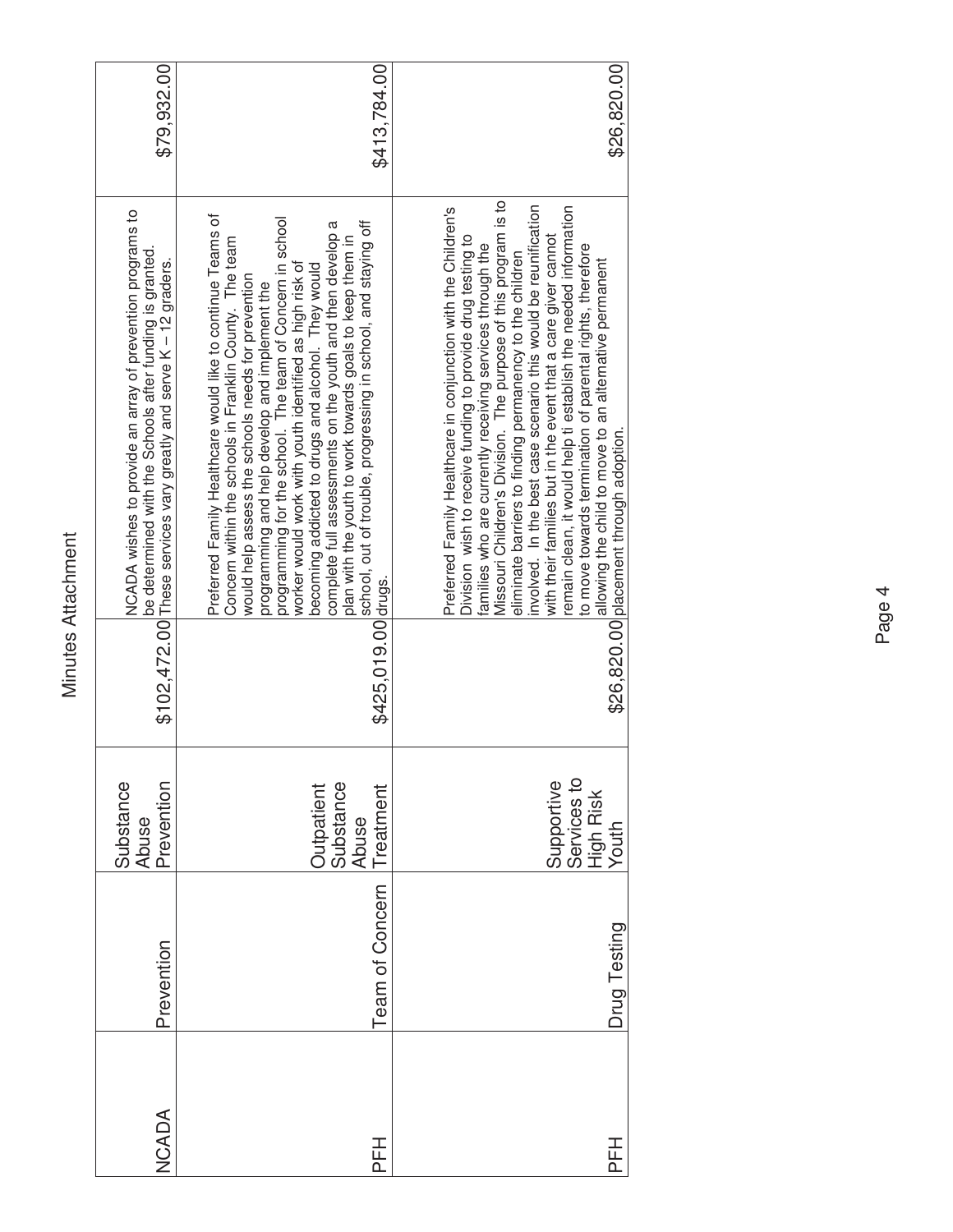| \$18,240.00  | non-offending parents and the child throughout the process of<br>care for the child and family in the aftermath of sexual abuse<br>working in the legal system, as well as helps coordinate the<br>advocacy through CAC. The Family Advocate works with<br>CAC is asking that the board continue to provide family<br>$$19,608.00$ and child abuse.                                                                                                                                                                                                                                                                                                                                                                                                           | Services<br>support<br>Family                   | Family Advocate                   | CAC         |
|--------------|---------------------------------------------------------------------------------------------------------------------------------------------------------------------------------------------------------------------------------------------------------------------------------------------------------------------------------------------------------------------------------------------------------------------------------------------------------------------------------------------------------------------------------------------------------------------------------------------------------------------------------------------------------------------------------------------------------------------------------------------------------------|-------------------------------------------------|-----------------------------------|-------------|
| \$11,306.00  | education and Basics family support groups. They would also<br>NAMI would like to provide the NAMI Basics mental health<br>\$11,306.00 like to provide Mental Health First Aid to the community.                                                                                                                                                                                                                                                                                                                                                                                                                                                                                                                                                              | Services<br>support<br>Family                   | and Engagement<br>Family Outreach | <b>NAMI</b> |
| \$4,916.00   | training of the school personnel and then offering coaching to<br>learned in training This is the third year of a pilot project for a<br>program in which they work with school personnel to change<br>the culture within the school itself. They do this through<br>Character Plus would like to provide bullying prevention<br>engage the staff and assist implementation of the skills<br>\$4,916.00 specific school in the Washington School District.                                                                                                                                                                                                                                                                                                    | Prevention<br>Violence                          | Character Plus                    | CHARCATER + |
| \$101,217.00 | a hands on way to express themselves and help themselves in<br>intervention through-out the youth's life because they will learn<br>sculpture, drawing, music, poetry, etc. to help the youth work<br>through their emotional illness. A.R.T.C. Serves as a means<br>of healthy recreation, self-discovery and expression. It helps<br>Franklin County. ARTC is an art therapy program that works<br>Preferred Family Healthcare would like to provide Achieving<br>Recovery Through Creativity (A.R.T.C.) to high risk youth in<br>youth engage actively in their recovery and increases self-<br>worth and confidence. This helps provide continuous<br>with the creativity of youth including through painting,<br>\$102,499.00 a time of emotional doubt. | Supportive<br>Services to<br>High Risk<br>Youth | A.R.T.C.                          | <b>HH</b>   |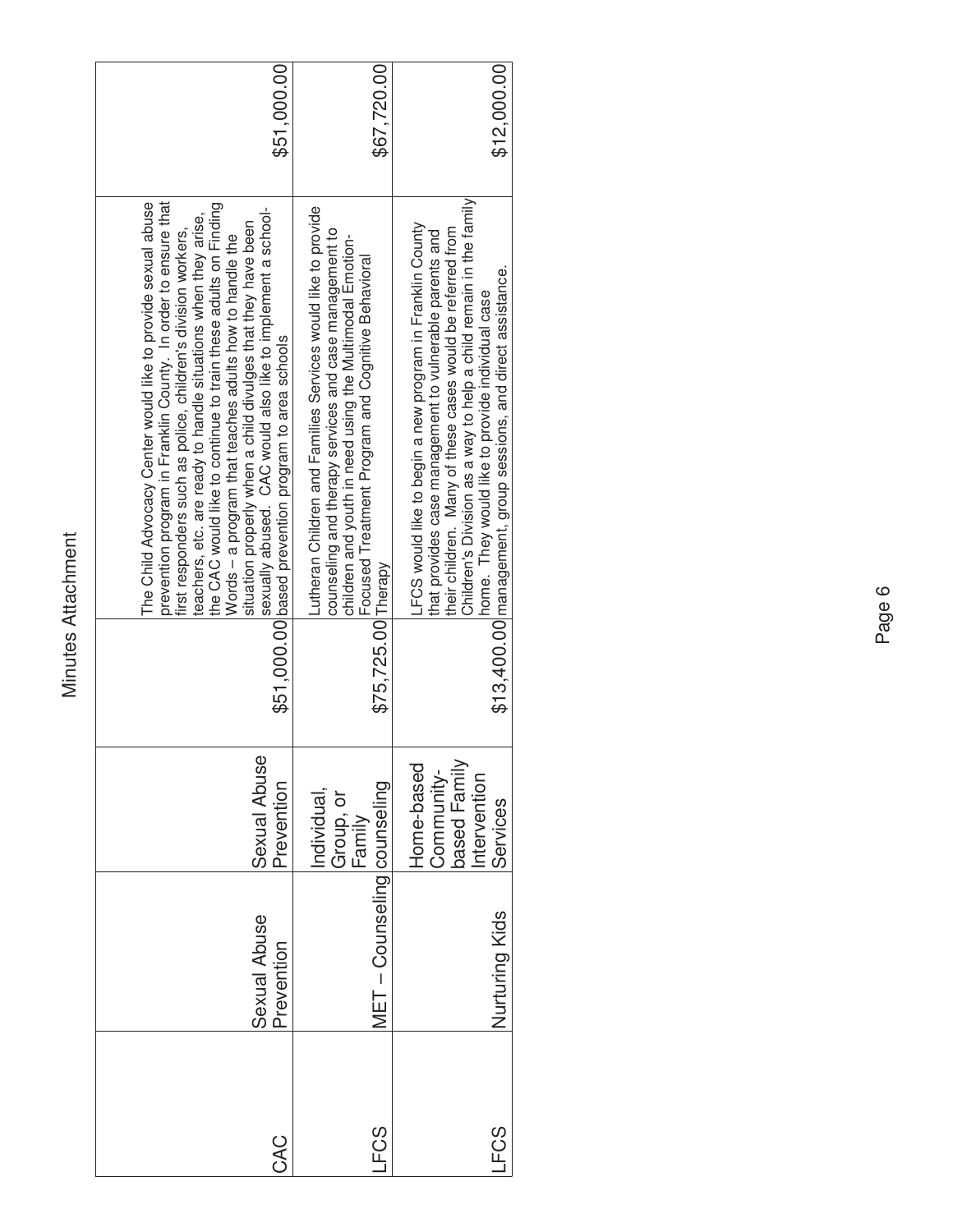| \$24,323.00<br>for pregnant or parenting teens encourages social connections<br>Lutheran Family and Children's Services would like to provide<br>to baby proof the home, furniture for the infant that is safe, car<br>services to pregnant and teenage parents. Their services are<br>connections to community resources and to others who share<br>alone. The final part of LFCS proposal is direct assistance to<br>such as medical care, housing, and food assistance. Groups<br>their concerns, they also build more self confidence as young<br>teen parents. Direct assistance may be in the form of goods<br>prioritizing and budget management. They also work to link<br>seats, etc. It could also be used to meet the families basic<br>the youth and their child to appropriate community services<br>parents share their experiences and learn that they are not<br>comprised of three components; case management, group<br>sessions, and direct assistance. The case managers work<br>with the youth on problem solving techniques such as<br>and peer sharing. Groups are used to improve teen's<br>\$42,175.00 needs such as utility assistance.<br>Pregnant or<br>Services to<br>Parenting<br>Teens | \$11,585.00<br>Catholic Family Services would like to provide counseling and<br>therapy services to youth of Franklin County using Cognitive<br>\$123,963.00 Behavioral Therapy.<br>counseling<br>Individual<br>Group, or<br>Family | \$38,000.00<br>\$70,058.00 include diagnosis, treatment, and medication management.<br>services to youth in Franklin County. Psychiatry would<br>Catholic Family Services would like to offer psychiatric<br>Psychiatric<br>Services<br>Outpatient | \$172,592.00<br>counseling in the Catholic grade schools and Borgia Regional<br>\$176,671.00 High School in Franklin County.<br>Catholic Family Services would like to provide school based<br>counseling<br>Individual.<br>Group, or<br>Family |  |
|-----------------------------------------------------------------------------------------------------------------------------------------------------------------------------------------------------------------------------------------------------------------------------------------------------------------------------------------------------------------------------------------------------------------------------------------------------------------------------------------------------------------------------------------------------------------------------------------------------------------------------------------------------------------------------------------------------------------------------------------------------------------------------------------------------------------------------------------------------------------------------------------------------------------------------------------------------------------------------------------------------------------------------------------------------------------------------------------------------------------------------------------------------------------------------------------------------------------------|-------------------------------------------------------------------------------------------------------------------------------------------------------------------------------------------------------------------------------------|----------------------------------------------------------------------------------------------------------------------------------------------------------------------------------------------------------------------------------------------------|-------------------------------------------------------------------------------------------------------------------------------------------------------------------------------------------------------------------------------------------------|--|
|                                                                                                                                                                                                                                                                                                                                                                                                                                                                                                                                                                                                                                                                                                                                                                                                                                                                                                                                                                                                                                                                                                                                                                                                                       |                                                                                                                                                                                                                                     |                                                                                                                                                                                                                                                    |                                                                                                                                                                                                                                                 |  |
|                                                                                                                                                                                                                                                                                                                                                                                                                                                                                                                                                                                                                                                                                                                                                                                                                                                                                                                                                                                                                                                                                                                                                                                                                       |                                                                                                                                                                                                                                     |                                                                                                                                                                                                                                                    |                                                                                                                                                                                                                                                 |  |
|                                                                                                                                                                                                                                                                                                                                                                                                                                                                                                                                                                                                                                                                                                                                                                                                                                                                                                                                                                                                                                                                                                                                                                                                                       |                                                                                                                                                                                                                                     |                                                                                                                                                                                                                                                    |                                                                                                                                                                                                                                                 |  |
| Parent Program<br>WINGS-Teen                                                                                                                                                                                                                                                                                                                                                                                                                                                                                                                                                                                                                                                                                                                                                                                                                                                                                                                                                                                                                                                                                                                                                                                          | Counseling                                                                                                                                                                                                                          | Psych                                                                                                                                                                                                                                              | School Based<br>Counseling                                                                                                                                                                                                                      |  |
| FCS                                                                                                                                                                                                                                                                                                                                                                                                                                                                                                                                                                                                                                                                                                                                                                                                                                                                                                                                                                                                                                                                                                                                                                                                                   | CFS                                                                                                                                                                                                                                 | CFS                                                                                                                                                                                                                                                | CFS                                                                                                                                                                                                                                             |  |